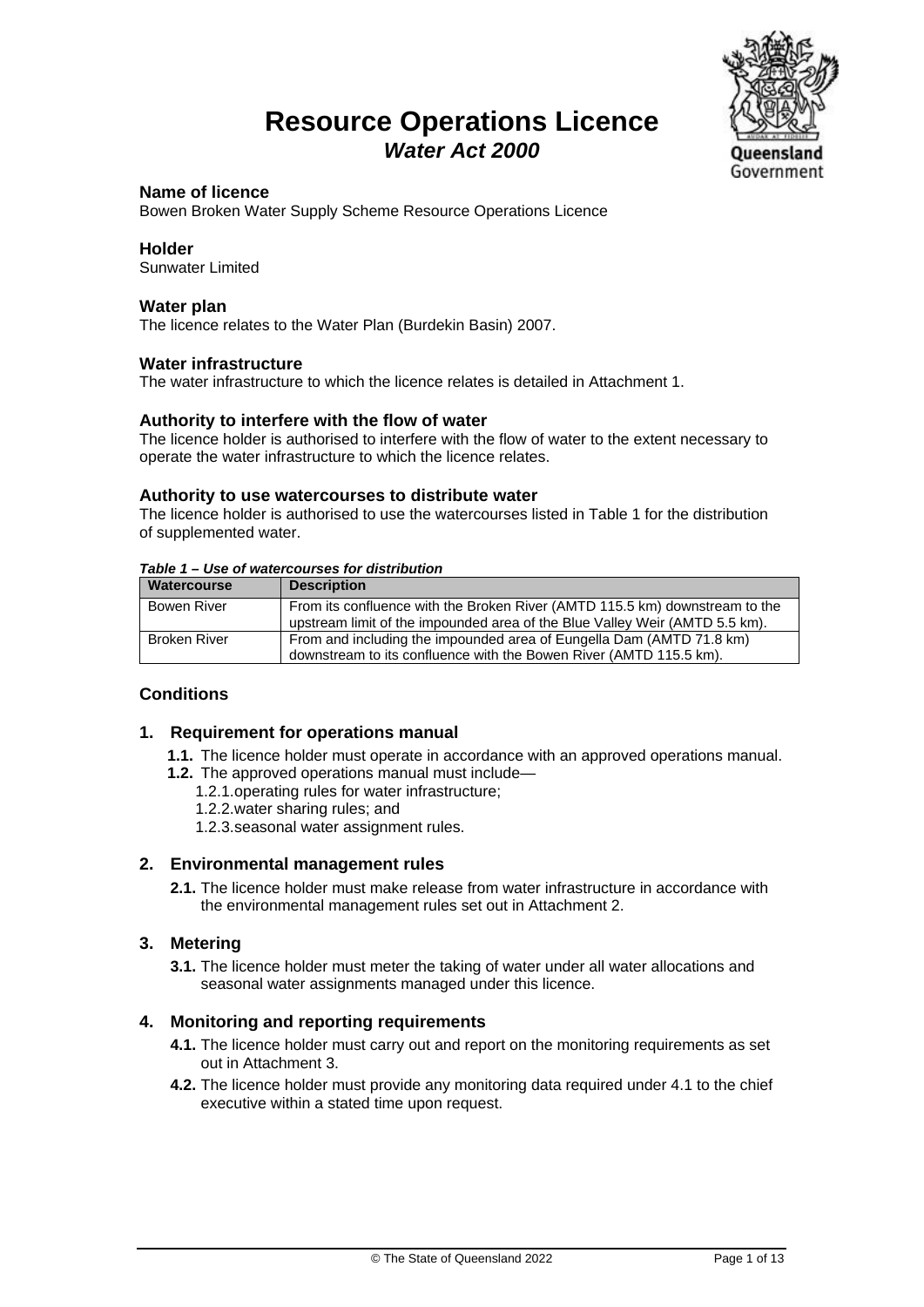- **4.3.** The licence holder must ensure that the monitoring, including the measurement, collection, analysis and storage of data, is consistent with the Water Monitoring Data Collection Standards<sup>[1](#page-1-0).</sup>
- **4.4.** The licence holder must ensure that the transfer of data and reporting are consistent with the Water Monitoring Data Reporting Standards<sup>1</sup>.

#### **5. Other conditions**

- **5.1.** The operating and supply arrangements and the monitoring required under this licence do not apply in situations where implementing the rules or meeting the requirements would be unsafe to a person or persons. In these circumstances the licence holder must comply with the operational or emergency reporting requirements prescribed in part 2 of Attachment 3.
- **5.2.** The licence holder may at submit an interim program or critical water sharing arrangements to the chief executive for approval in accordance with Attachment 4 if the holder proposes to operate in a way that does not meet the requirements of this licence.
- **5.3.** Where there is conflict between the requirements of this licence and an interim program, the program prevails for the time it is in place.
- **5.4.** The licence holder is required to collect and make publicly available through an industry accepted digital channel, updated at least monthly, details of each seasonal water assignment managed under this licence, including the sale price, the volume of water assigned and the location of where the water was assigned to and from.
- **5.5.** The licence holder must provide the chief executive information about seasonal water assignments as directed by the chief executive within the stated time upon request $1$ .

This Resource Operations Licence is subject to the conditions attached.

#### **Commencement of licence**

The licence took effect on 14 December 2009.

#### **Granted on 14 December 2009.**

**Amended under section 186 of the** *Water Act 2000* **on 10 January 2022.**

**Jarrod Cowley-Grimmond Executive Director, Divisional Support**

<span id="page-1-0"></span>**<sup>1</sup>** The Water Monitoring Data Collection Standards and the Water Monitoring Data Reporting Standards can be accessed online at www.business.qld.gov.au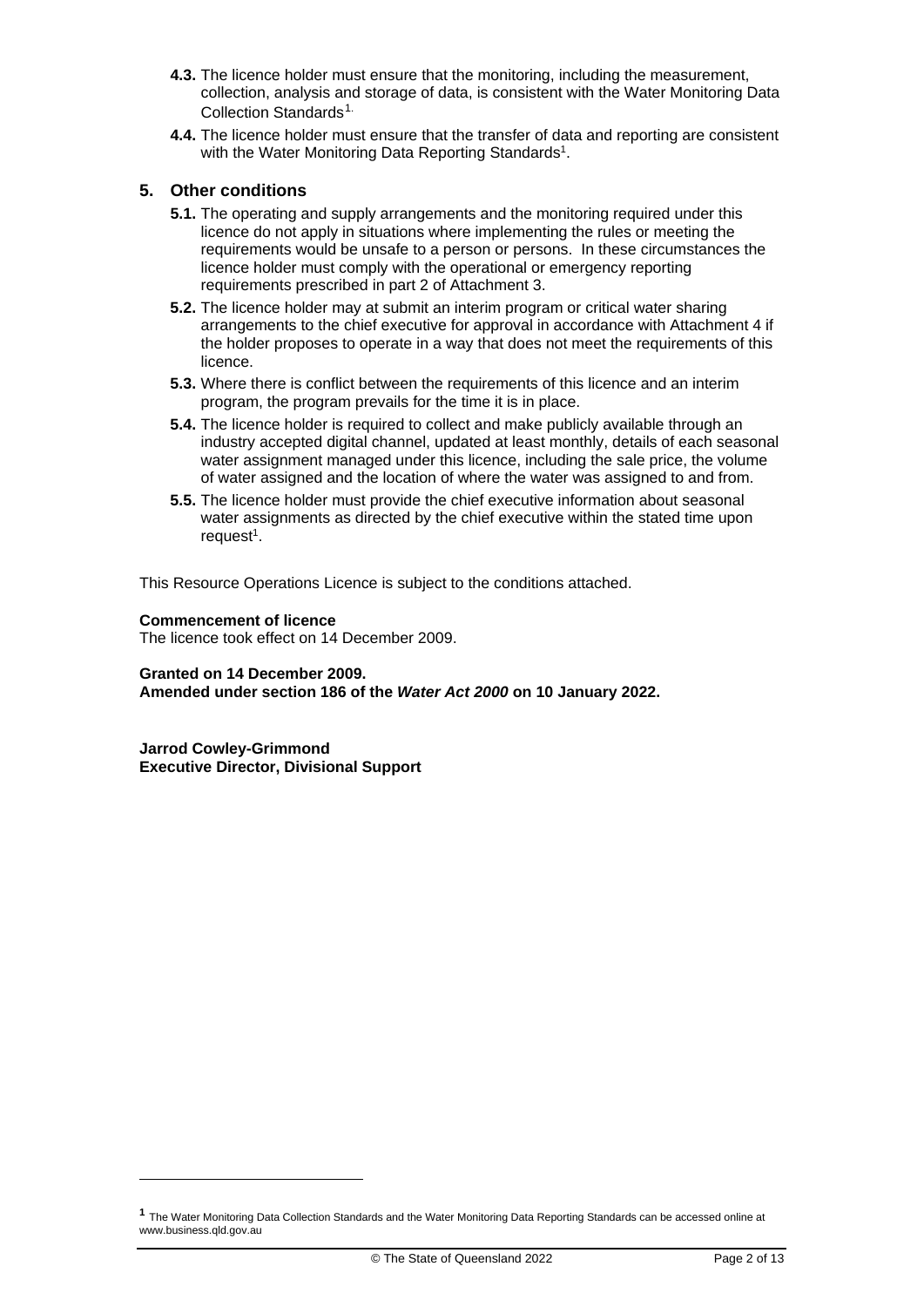# **Attachment 1 Infrastructure details for Bowen Broken Water Supply Scheme**

| <b>Description of water infrastructure</b> |                                                                                                                                       |  |
|--------------------------------------------|---------------------------------------------------------------------------------------------------------------------------------------|--|
| Description                                | Earth and rockfill dam with a spillway channel against the left bank.                                                                 |  |
| Full supply level                          | 562.71 m AHD                                                                                                                          |  |
| Saddle dam(s)                              | Nil                                                                                                                                   |  |
| Fabridams                                  | Nil                                                                                                                                   |  |
| Gates                                      | Nil                                                                                                                                   |  |
| <b>Storage capacity</b>                    |                                                                                                                                       |  |
| Full supply volume                         | 112 400 ML                                                                                                                            |  |
| Minimum operating volume                   | 1240 ML                                                                                                                               |  |
| Storage curves / tables                    | Drawing no: A3-205005/A3-205006                                                                                                       |  |
| Spillway arrangement                       |                                                                                                                                       |  |
| Description of works                       | The concrete spillway consisting of a side weir, concrete channel and                                                                 |  |
|                                            | ski jump exit                                                                                                                         |  |
| Spillway level                             | 562.71 m AHD                                                                                                                          |  |
| Spillway width                             | 56.4 m                                                                                                                                |  |
| Discharge characteristics                  | 1140 $\mathrm{m}^3$ /s (at water level 568.0 m AHD) Drawing no. 36817                                                                 |  |
| <b>River inlet/outlet works</b>            |                                                                                                                                       |  |
| Description of works                       | Water is released through a 3.96 m diameter concrete conduit. Two<br>915 mm guard valves and two 840 mm cone dispersion valve control |  |
|                                            | flows at the outlet. The conduit was designed so that it could be used                                                                |  |
|                                            | as a two-way channel in the event of a pumped storage hydro-electric                                                                  |  |
|                                            | power station being built in association with the dam.                                                                                |  |
| Inlet                                      | This dam does not have an inlet tower. The inlet trash rack and                                                                       |  |
|                                            | bulkhead gate are raised and lowered on tracks running up the face of                                                                 |  |
|                                            | the dam.                                                                                                                              |  |
| Cease to flow levels                       | 532.95 m AHD                                                                                                                          |  |
| Maximum discharge rate                     | Up to 12.0 $m^3/s$ Drawing no. 118068                                                                                                 |  |
| Fish transfer system                       |                                                                                                                                       |  |
| Description of works                       | Nil                                                                                                                                   |  |

#### *Table 1 – Eungella Dam—Broken River—AMTD 71.8 km*

#### *Table 2 – Bowen River Weir—Bowen River—AMTD 94.4 km*

| <b>Description of water infrastructure</b> |                                                                   |  |
|--------------------------------------------|-------------------------------------------------------------------|--|
| Description                                | Concrete gravity weir (ogee spillway)                             |  |
| Full supply level                          | 125.70 m AHD                                                      |  |
| Saddle dam(s)                              | Nil                                                               |  |
| Fabridam                                   | Nil                                                               |  |
| Gates                                      | Nil                                                               |  |
| <b>Storage capacity</b>                    |                                                                   |  |
| Full supply volume                         | 943 ML                                                            |  |
| Minimum operating volume                   | $0.5$ ML                                                          |  |
| Storage curves/tables                      | Drawing no: 225626                                                |  |
| Spillway arrangement                       |                                                                   |  |
| Description of works                       | Central concrete ogee spillway                                    |  |
| Spillway level                             | 125.70 m AHD                                                      |  |
| Spillway width                             | 55.0 m                                                            |  |
| Discharge characteristics                  | 560 ML/d (water level at 135 m AHD) Drawing 76123, Low levels see |  |
|                                            | Drawing 220581                                                    |  |
| <b>River inlet/outlet works</b>            |                                                                   |  |
| Maximum discharge rate                     |                                                                   |  |
| <b>Fish transfer system</b>                |                                                                   |  |
| Description of works                       | Non-operational vertical slot fish ladder                         |  |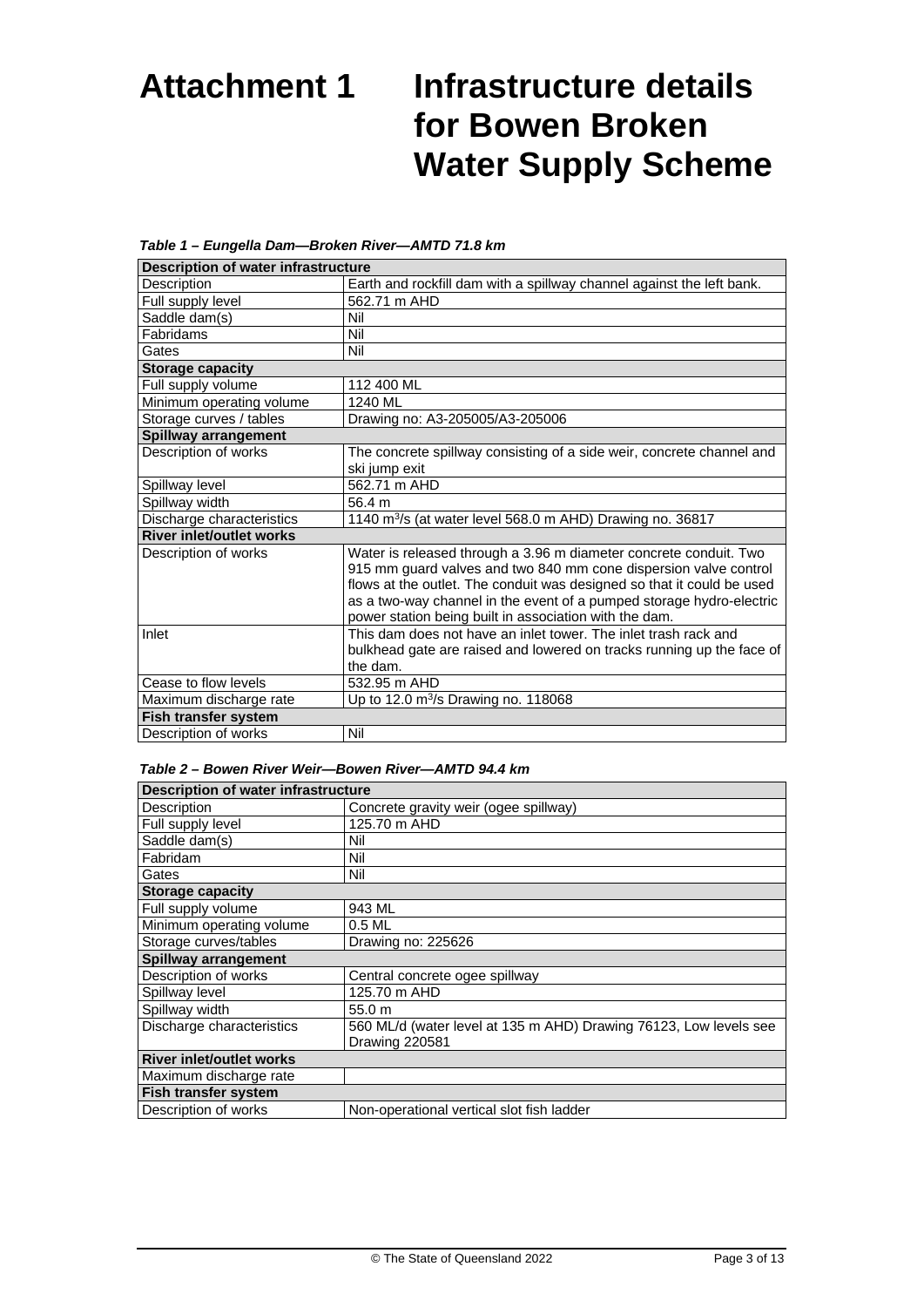| Table 3 - Gattonvale Offstream Storage-Bowen River-AMTD 94.4 km |  |  |
|-----------------------------------------------------------------|--|--|
|-----------------------------------------------------------------|--|--|

| Description of water infrastructure |                                                                      |  |
|-------------------------------------|----------------------------------------------------------------------|--|
| Description                         | Earthfill embankment (ring tank) adjacent to the left bank of the    |  |
|                                     | Bowen River Weir (AMTD 94.4 km). The storage is filled through a     |  |
|                                     | rising main pipeline, with the pump station located just upstream of |  |
|                                     | the Bowen River Weir.                                                |  |
| Full supply level                   | 161.05 m AHD                                                         |  |
| Saddle dam(s)                       | Nil                                                                  |  |
| Fabridam                            | Nil                                                                  |  |
| Gates                               | Nil                                                                  |  |
| <b>Storage capacity</b>             |                                                                      |  |
| Full supply volume                  | 5230 ML                                                              |  |
| Minimum operating volume            | 0 ML                                                                 |  |
| Storage curves/tables               | Drawing no: 222058                                                   |  |
| Spillway arrangement                |                                                                      |  |
| Description of works                | A bywash in the offstream storage embankment                         |  |
| Spillway level                      | 161.35 m AHD                                                         |  |
| Spillway width                      | Not applicable                                                       |  |
| Discharge characteristics           | Approximately 250 ML/day                                             |  |
| <b>River inlet/outlet works</b>     |                                                                      |  |
| Maximum discharge rate              | Inflow: 300 ML/day                                                   |  |
|                                     | Outflow: 156 ML/day                                                  |  |
| <b>Fish transfer system</b>         |                                                                      |  |
| Description of works                | Nil                                                                  |  |

#### *Table 4 – Pump stations on the Bowen and Broken rivers*

| <b>Pump station</b>                        | <b>Watercourse</b>  |      | AMTD (km) Maximum discharge<br>rate (ML/day) |
|--------------------------------------------|---------------------|------|----------------------------------------------|
| Collinsville Lowlift Pump Station          | <b>Bowen River</b>  | 95.5 | 63                                           |
| Gattonvale Off-stream Storage Pump Station | Bowen River         | 94.5 | 310                                          |
| Eungella Lowlift Pump Station              | <b>Broken River</b> | 72   | 14                                           |
| Eungella Water Pipeline Pump station       | <b>Broken River</b> | 72   | 63                                           |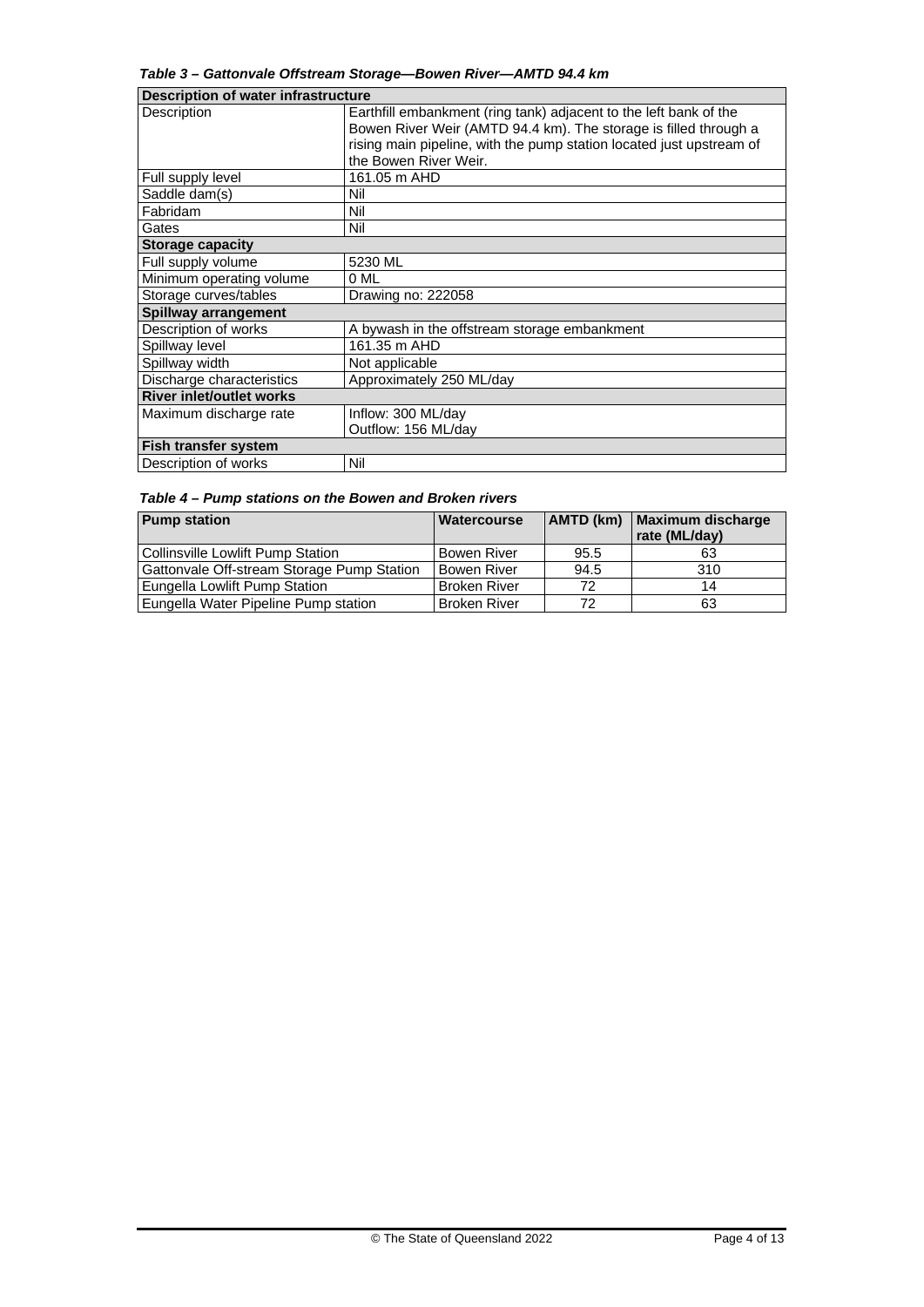# **Attachment 2 Environmental management rules**

#### **1 Change in rate of release from infrastructure**

The licence holder must—

- (a) minimise the occurrence of adverse environmental impacts by ensuring that any change in the rate of release of water from Eungella Dam and Bowen River Weir occurs incrementally; and
- (b) prepare and maintain operating procedures that demonstrate arrangements are in place to achieve the requirements of subsection (a).

#### **2 Operation of Bowen River fishway**

- (1) The licence holder must, where practicable, use the fishway to release water from Bowen River Weir to meet the minimum stream flow requirements in Attachment 2 section 3.
- (2) When the release of water is greater than the capacity of the fishway, the licence holder must, where practicable, first release water to the full capacity of the fishway and then through the outlet valve and over the crest of the weir.

#### **3 Minimum stream flow requirements**

- (1) The nodes at which minimum stream flow requirements are to be measured are described in Attachment 2 Table 1.
- (2) The licence holder must—
	- (a) measure the inflow to Bowen River Weir at Node D described in Attachment 2 Table 1.
	- (b) from 1 April to 31 December each year—release the total natural daily inflow to Bowen River Weir, up to a maximum daily volume determined from Attachment 2 Table 2; and
	- (c) prepare and maintain operating procedures that demonstrate arrangements are in place to achieve the requirements of this section.

#### *Table 1 – Flow monitoring nodes and locations*

| Flow monitoring node | Location                                                        |
|----------------------|-----------------------------------------------------------------|
| Node D               | <b>Inflow to Bowen River Weir</b>                               |
| Node E               | Myuna gauging station on the Bowen River (120205A) 44.6 km AMTD |

#### *Table 2 – Maximum daily volume releases from Bowen River Weir*

| <b>Period of release</b> | <b>Releases from Bowen River Weir (ML/day)</b> |
|--------------------------|------------------------------------------------|
| 1 April – 30 June        | up to $40$                                     |
| 1 July - 30 September    | up to $60$                                     |
| 1 October – 31 December  | up to $40$                                     |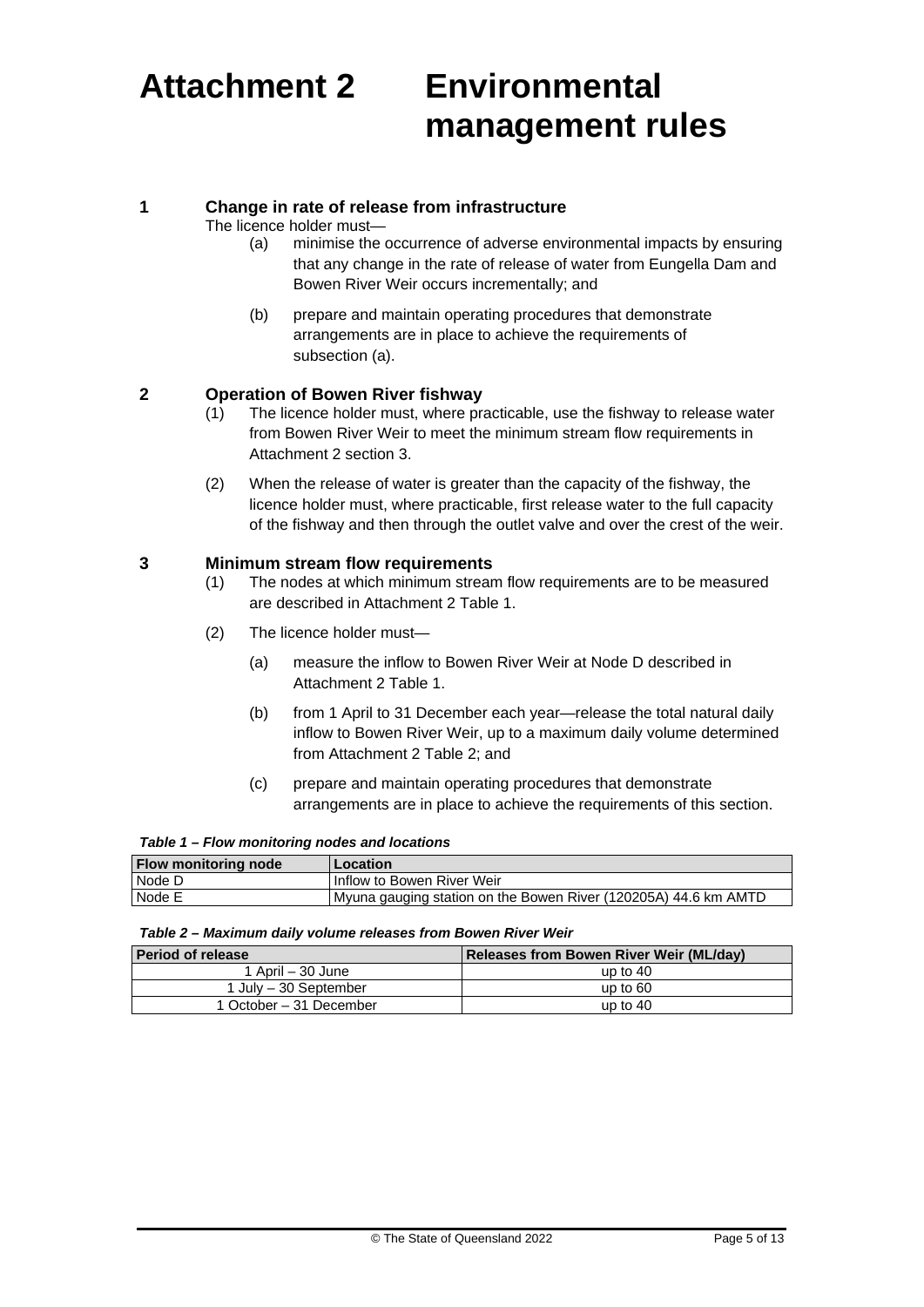# **Attachment 3 Licence holder monitoring and reporting**

## **Part 1 Monitoring requirements**

### **Division 1 Water quantity**

#### **1 Stream flow and storage water level data**

The licence holder must record storage water level and flow data in accordance with Attachment 3 Table 1.

#### *Table 1 – Locations where continuous time series height and flow data and storage water level data are required*

| Continuous time series storage water level data | Continuous time series height and flow data |
|-------------------------------------------------|---------------------------------------------|
| Eungella Dam Headwater                          |                                             |
|                                                 | Eungella Dam Tailwater                      |
| Bowen River Weir Headwater                      |                                             |
| Gattonvale Offstream Storage                    |                                             |

#### **2 Releases from storages**

- (1) The licence holder must measure and record for each release of water from Eungella Dam, Bowen River Weir and Gattonvale Offstream Storage—
	- (a) the daily volume released; and
	- (b) the release rate, and for each change in release rate—
		- (i) the date and time of the change; and
		- (ii) the new release rate; and
	- (c) the reason for each release.
- (2) In addition to the requirements under subsection (1), for storage outlets with selective withdrawal capabilities, the licence holder must record—
	- (a) the inlet level used for each release of water; and
	- (b) the reason for deciding to release from that particular inlet level.

#### **3 Announced allocations**

The licence holder must record details of—

- (a) announced allocation determinations for—
	- (i) high A1 and high A2 priority water allocations; and
	- (ii) medium priority water allocations;
- (b) the date announced allocations are determined; and
- (c) the value of each parameter applied for calculating the announced allocation.

#### **4 Water taken by water users**

The licence holder must record the total volume of water, including 'distribution loss' water, taken by each water user for each zone as follows— (a) the total volume of water taken each quarter;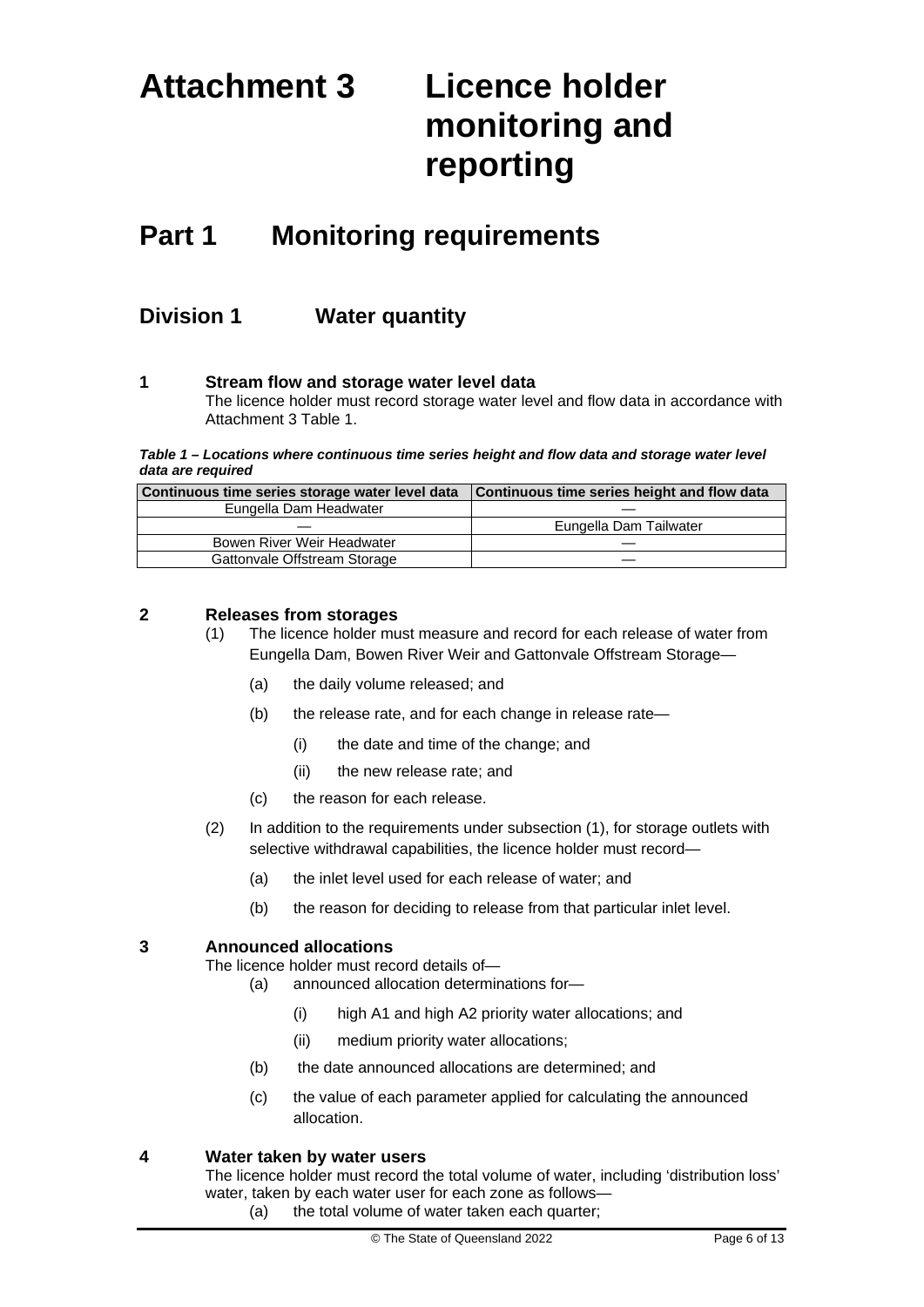- (b) the total volume of water entitled to be taken at any time; and
- (c) the basis for determining the total volume of water entitled to be taken at any time.

### **5 Water diversions**

The licence holder must measure and record the daily total volumes of water delivered to—

- (a) Gattonvale Offstream Storage from the pumping station on Bowen River Weir; and
- (b) Bowen River Weir from Gattonvale Offstream Storage.

#### **6 Seasonal water assignment of water allocations**

On consent to each seasonal water assignment, the licence holder must record details of the assignment arrangement, including—

- (a) the name of assignee and the assignor;
- (b) volume of the assignment;
- (c) and location;
	- (i) from which it was assigned;
	- (ii) to which it was assigned;
- (d) the effective date of the assignment; and
- (e) the sale price.

### **Division 2 Impact of infrastructure operation on natural ecosystems**

#### **7 Water quality**

The licence holder must monitor and record water quality data in relation to relevant infrastructure listed in Attachment 1 of this licence.

## **8 Bank condition**<br>(1) **The licence**

- The licence holder must inspect banks for evidence of collapse and/or erosion identified within ponded areas of each storage listed in Attachment 1 of this licence and downstream reaches, following instances of—
	- (a) rapid water level changes; or
	- (b) large flows through storage; or
	- (c) other occasions when collapse and/or erosion of banks may be likely.
- (2) For subsection (1), downstream of the relevant infrastructure means the distance of influence of infrastructure operations.
- (3) Any instances of bank slumping or erosion observed must be investigated to determine if the instability was associated with the nature or operation of the infrastructure.

#### **9 Fish stranding**

The licence holder must record and assess reported instances of fish stranding in watercourses and ponded areas associated with the operation of the licence holder's infrastructure as listed in Attachment 1 of this licence to determine if any instance is associated with the operation of that infrastructure.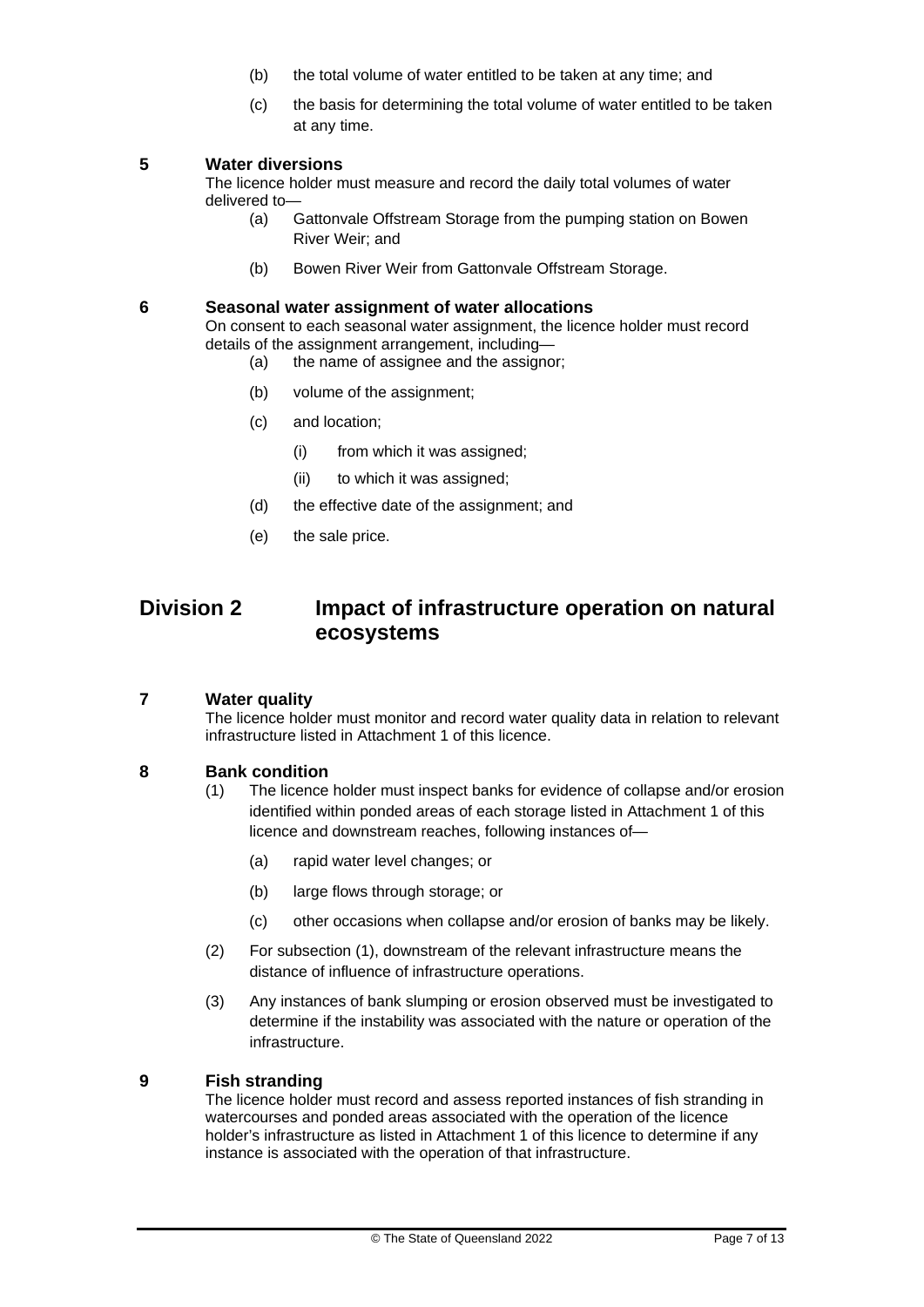## **Part 2 Reporting requirements**

### **10 Reporting requirements**

The licence holder must provide—

- (a) quarterly reports;
- (b) annual reports for the previous water year; and
- (c) operational or emergency reports.

### **Division 1 Quarterly reporting**

#### **11 Quarterly report**

- (1) The licence holder must submit a quarterly report to the chief executive after the end of each quarter of the water year.
- (2) The report should include for each quarter—
	- (a) storage water levels and stream flows recorded under Attachment 3 section 1;
	- (b) releases from storages—all records referred to in Attachment 3 section 2;
	- (c) the total volume of water—
		- (i) taken for each zone; and
		- (ii) entitled to be taken for each zone;
	- (d) water quality data recorded under Attachment 3 section 7; and
	- (e) a summary of bank condition monitoring and instances of slumping carried out in accordance with Attachment 3 section 8.

### **Division 2 Annual reporting**

#### **12 Annual report**

- (1) The licence holder must submit an annual report to the chief executive after the end of the water year.
- (2) The annual report must include—
	- (a) water quantity monitoring results required under Attachment 3 section 13;
	- (b) details of the impact of infrastructure operation on natural ecosystems as required under Attachment 3 section 14;
	- (c) a discussion on any issues that arose as a result of operating under the operating procedures prepared in accordance with—
		- (i) for change of rate of releases—Attachment 2 section 1(b);
		- (ii) for minimum stream flow requirements—Attachment 2 section  $3(c)$ ;
		- (iii) for supplying medium and high priority water allocations—the operations manual made under this licence; and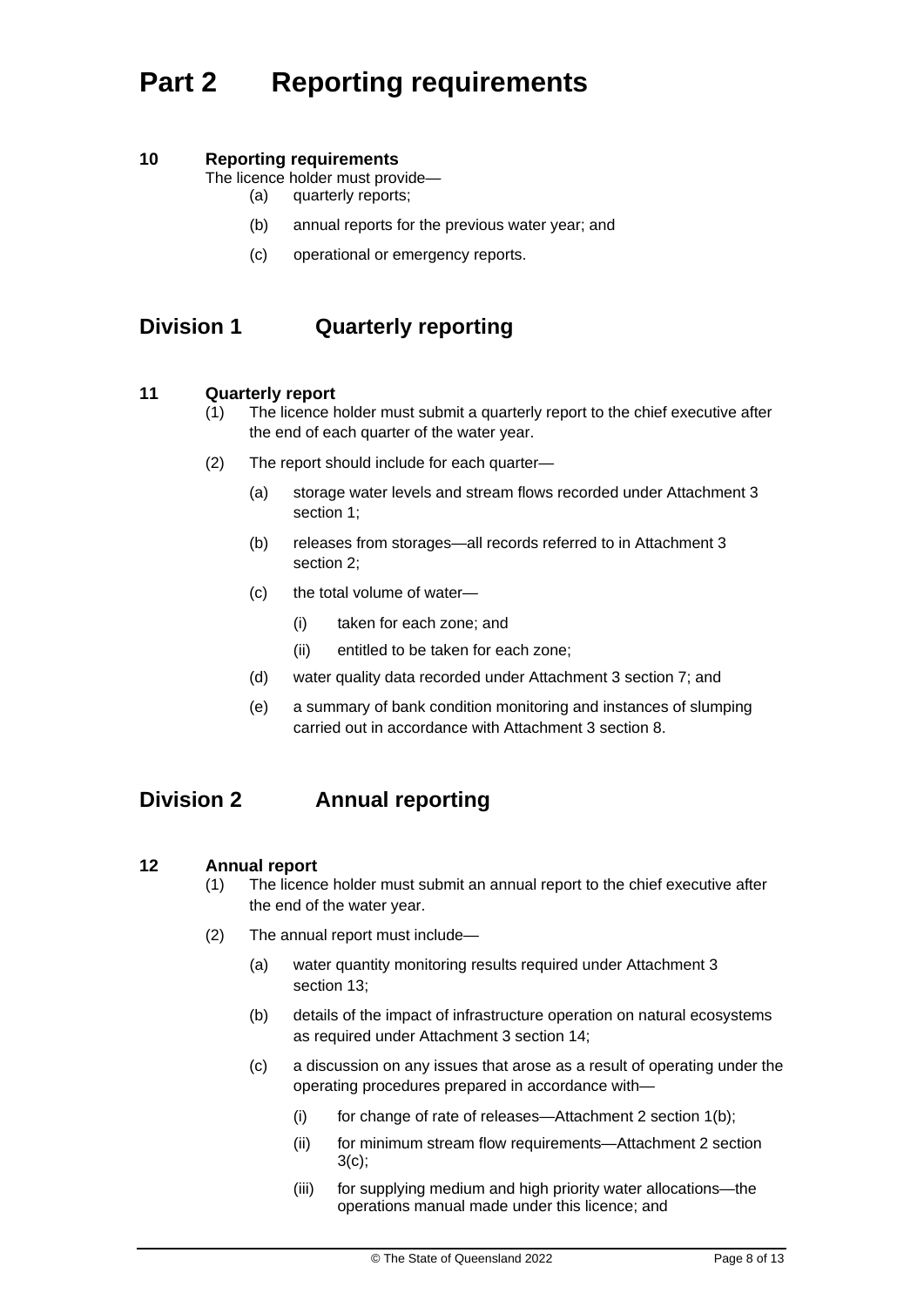(d) a summary of sale price disclosure information and other seasonal water assignment information as per Attachment 3, Part 1, Division 1(6)

#### **13 Water quantity monitoring**

The licence holder must include in the annual report—

- (a) a summary of announced allocation determinations, including—
	- (i) an evaluation of the announced allocation procedures and outcomes; and
	- (ii) the date and value for each announced allocation;
- (b) instances where the water level in Eungella Dam was at or below 539.5 m AHD;
- (c) the start and end of any stream flow period;
- (d) details of seasonal water assignments including—
	- (i) the total number of assignments; and
	- (ii) the total volume of water assigned;
- (e) the total annual volume of water taken by each water user, specified by zone for the scheme, including—
	- (i) the total volume of water taken;
	- (ii) the total volume of water entitled to be taken; and
	- (iii) the basis for determining the total volume entitled to be taken;
- (f) the total annual volume of water taken by all water users, specified by zone for the scheme, including—
	- (i) the total volume of water taken;
	- (ii) the total volume of water entitled to be taken; and
	- (iii) the basis for determining the total volume entitled to be taken;
- (g) all details of changes to the storage and delivery infrastructure or the operation of the storage and infrastructure that may impact on compliance with this licence;
- (h) details of any new monitoring devices used such as equipment to measure stream flow.
- (i) the details and status of any interim programs implemented under condition 5 of this licence.

#### **14 Impact of infrastructure operation on natural ecosystems**

The licence holder must include in its annual report—

- (a) a summary of the environmental considerations made by the licence holder in making operational and release decisions under the operating procedures prepared in accordance with—
	- (i) for change of rate of releases—Attachment 2 section 1(b);
	- (ii) for minimum stream flow requirements—Attachment 2 section 3(c);
	- (iii) for supplying medium and high priority water allocations—the operations manual made under this licence.;
- (b) a summary of the environmental outcomes of the decision including any adverse environmental impacts;
- (c) a summary of bank condition and fish stranding monitoring and assessment including—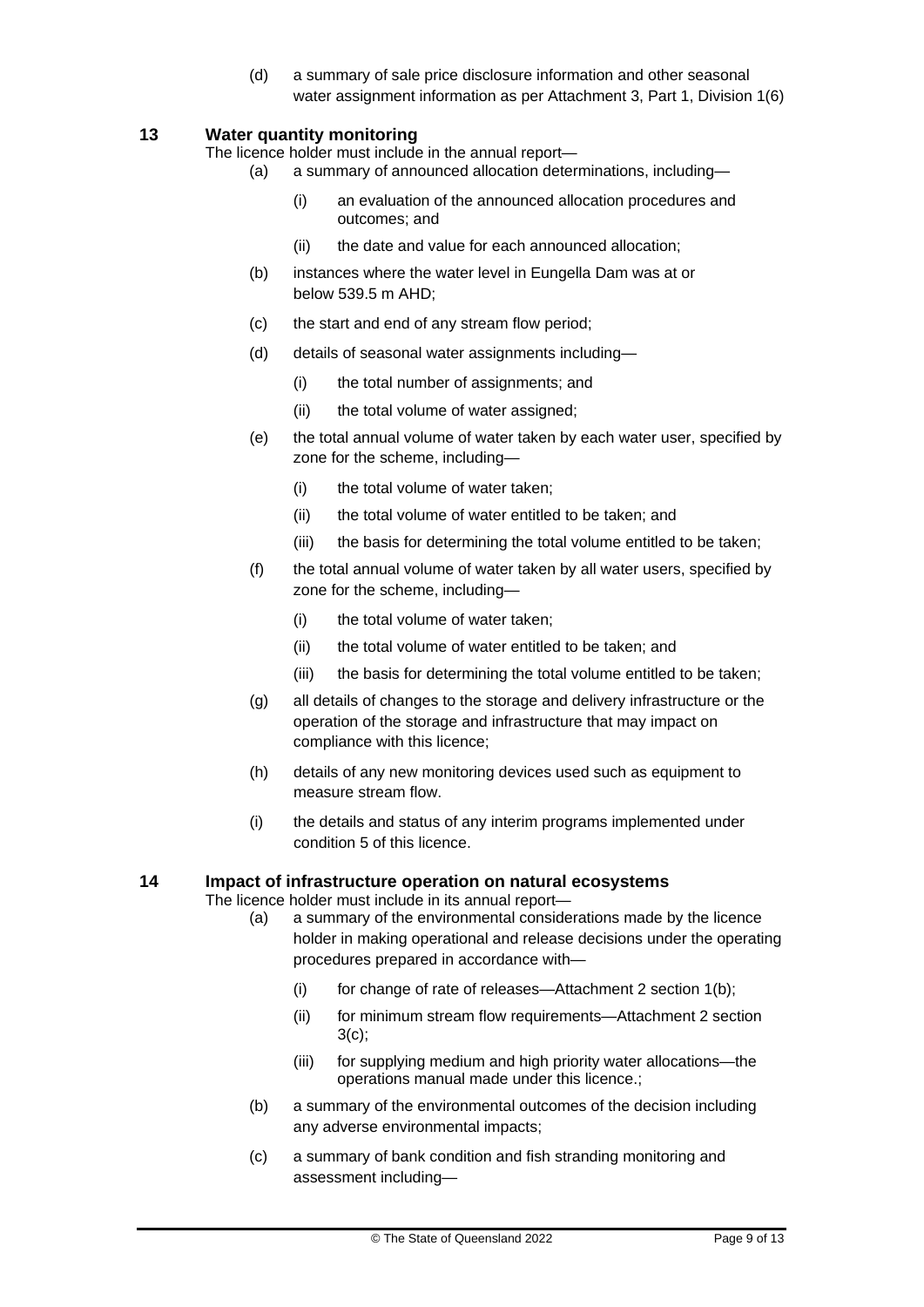- (i) results of investigations of bank slumping and/or erosion identified in ponded areas and/or downstream of the storages;
- (ii) results of any investigations of fish stranding downstream of the storages; and
- (iii) changes to the operation of the storage to reduce instances of bank slumping and/or erosion or fish stranding; and
- (d) a discussion and assessment of the water quality issues under subsections (e) to (i) as per the operating procedures prepared in accordance with—
	- (i) for change of rate of releases—Attachment 2 section 1(b);
	- (ii) for minimum stream flow requirements—Attachment 2 section  $3(c)$ ;
	- (iii) for supplying medium and high priority water allocations—the operations manual made under this licence.
- (e) thermal and chemical stratification in the storage;
- (f) contribution of the storage and its management to the quality of water released;
- (g) cumulative effect of successive storages on water quality;
- (h) cyano-bacterial population changes in each storage; and
- (i) any proposed changes to the monitoring program as a result of evaluation of the data.

### **Division 3 Operational or emergency reporting**

#### **15 Operational or emergency reporting[2](#page-9-0)**

- (1) The licence holder must notify the chief executive—
	- (a) within one business day of becoming aware of any of the following operational incidents—
		- (i) non-compliance by the licence holder with the conditions of this licence;
		- (ii) instances of fish stranding, cyanobacterial growth or bank slumping within the ponded areas or downstream of the water infrastructure to which this licence relates; and
		- (iii) a decision being made to introduce a reduced full supply level under section 399B of the *Water Supply (Safety and Reliability) Act 2008*;
	- (b) of an emergency where, as a result of the emergency, the licence holder cannot comply with the conditions of the licence.
- (2) The licence holder must provide to the chief executive upon request, and within the timeframe requested, a report which includes details of—
	- (a) the incident or emergency;
	- (b) the conditions under which the incident or emergency occurred;

<span id="page-9-0"></span><sup>2</sup> This does not preclude requirements for dam safety under the *Water Supply (Safety and Reliability) Act 2008, Water Act 2000* and any other applicable legislation.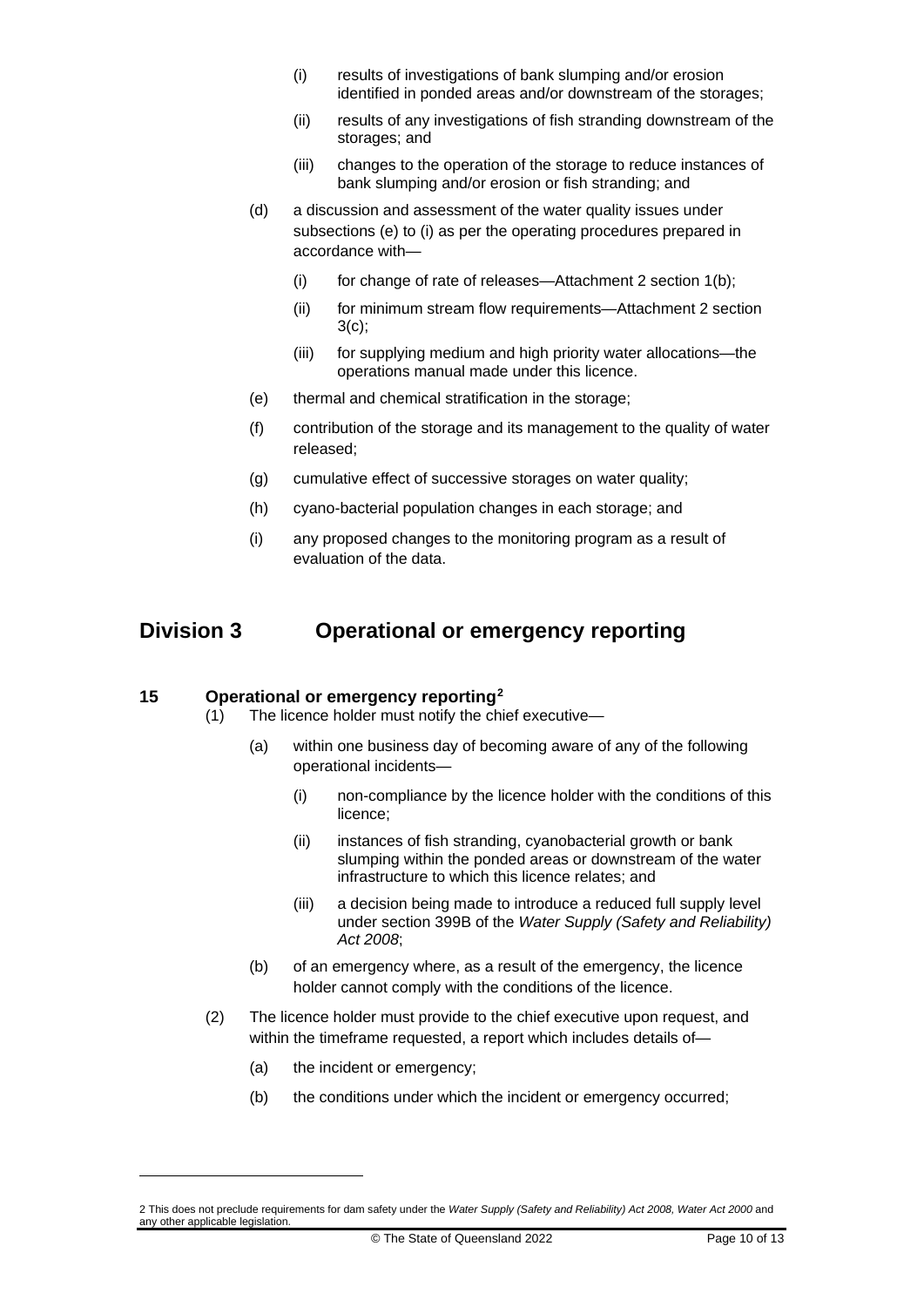- (c) any responses or activities carried out as a result of the incident or emergency; and
- (d) in relation to an emergency only, any requirements under this licence that the licence holder is either permanently or temporarily unable to comply with due to the emergency.
- (3) The licence holder must—
	- (a) notify the chief executive within one business day—
		- (i) upon setting an initial announced allocation or resetting an announced allocation during the water year; and
		- (ii) with details of any arrangements for addressing circumstances where they are unable to supply water allocations;
	- (b) provide the chief executive with relevant supporting information used in making any decision under subsection (a)(i) and (ii).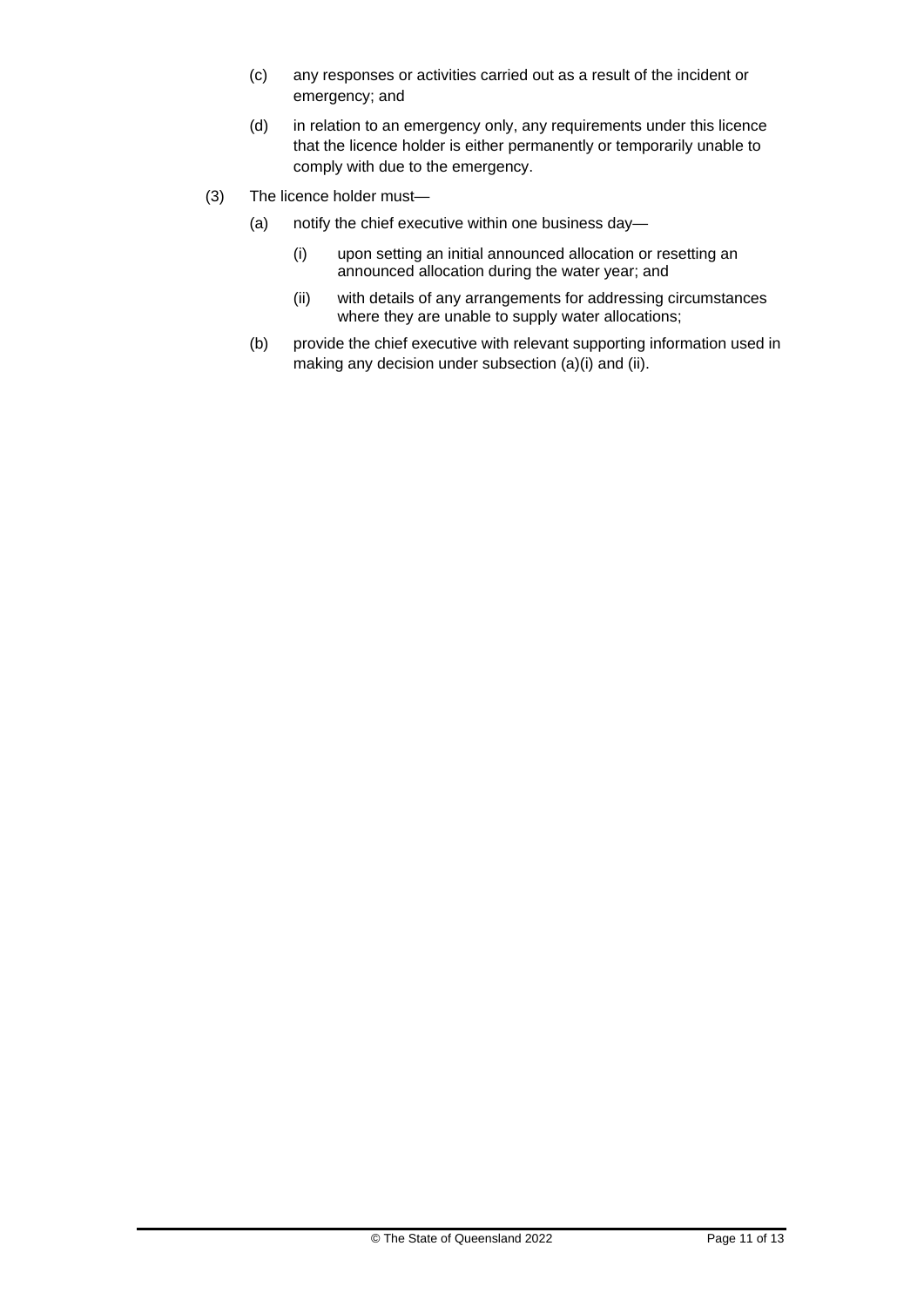## **Attachment 4 Interim program**

#### **1 Submission of interim program**

(1) The licence holder may, at any time, submit an interim program to the chief executive for approval, including a timetable for returning to full compliance with the licence and interim arrangements.

#### **2 Implementing and publishing interim program**

Following approval of the program by the chief executive, the licence holder must**—** (a) implement and operate in accordance with the interim program; and

(b) make public details of the interim program on its internet site.

#### **3 Critical water supply arrangements**

- (1) The licence holder may prepare and submit critical water supply arrangements to the chief executive for approval at any time.
- (2) The critical water supply arrangements must—
	- (a) be developed with participation from local government, stakeholders and the community;
	- (b) include triggers for commencement and cessation of the arrangements;
	- (c) include a monitoring and reporting schedule; and
	- (d) be developed taking into consideration the options for facilitating the transfer of water to water accounts held or managed by essential services, industry and basic per capita consumption (excluding water for use outside of the home).
- (3) The chief executive, in assessing the arrangements, may either—
	- (a) request further information;
	- (b) approve the critical water supply arrangements with or without conditions; or
	- (c) require the licence holder to submit revised critical water supply arrangements.
	- (d) The licence holder must make public on its website the critical water supply arrangements and any conditions, once approved by the chief executive.
- (4) Where the chief executive approves the critical water supply arrangements under this section, the chief executive may amend this licence to give effect to these arrangements.